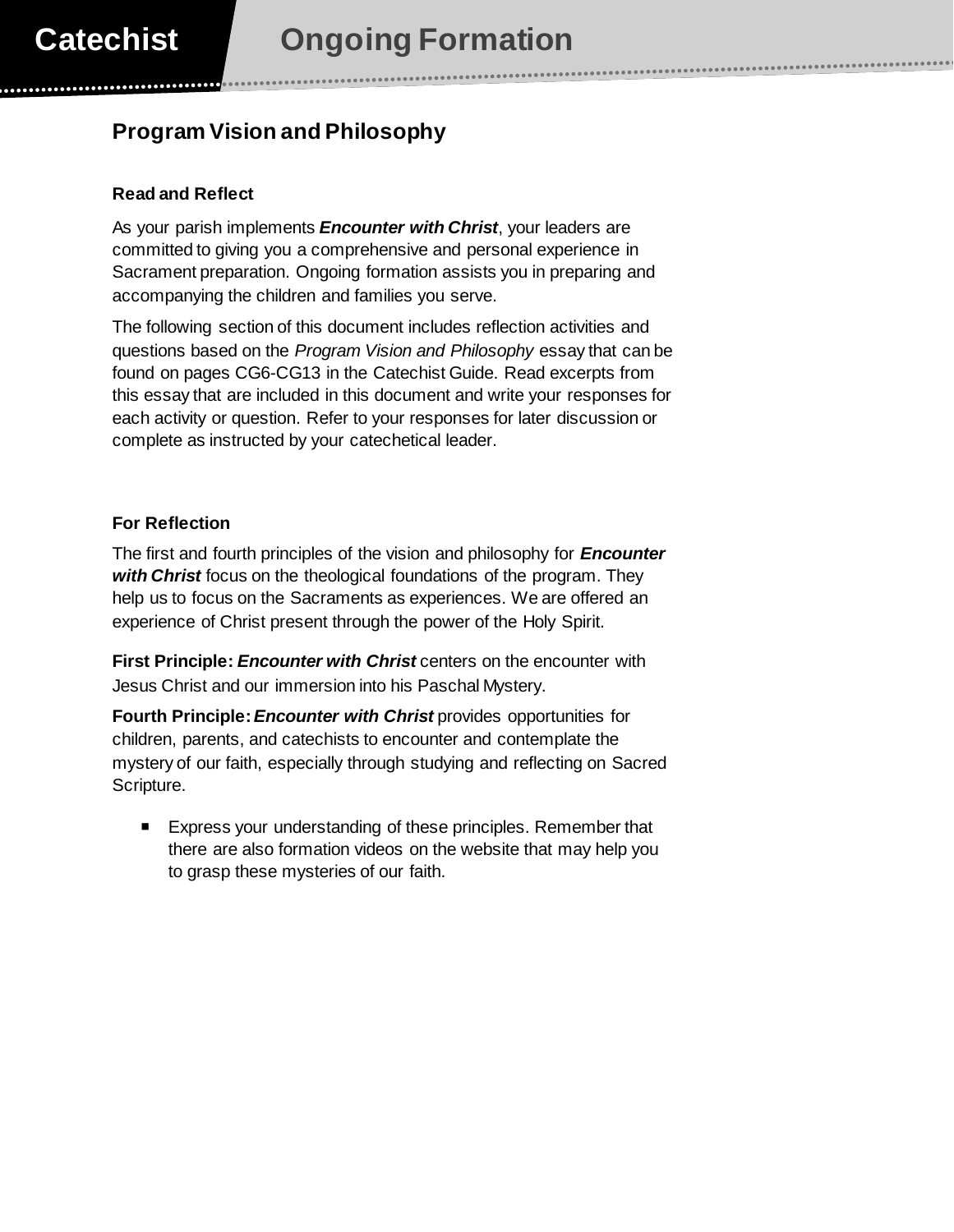**Second Principle:** *Encounter with Christ* comprehensively and systematically presents Church teaching in relation to the Sacraments.

When making immediate preparation for the Sacraments, the Church asks us to focus on the prayers, gestures, and signs and symbols of the rites. This will help the children open their hearts to the gift of grace that God offers. The young people will be able to touch the mystery of his great love.

■ What are your hopes for the children and their families as you journey with them in preparation?

**Third Principle:** *Encounter with Christ* evangelizes and calls families to a fuller understanding of the practice of the Sacraments through learning together, celebrating the Sacraments with the parish, and living out and celebrating the Catholic faith in the home and in the community.

E Keeping in mind the need to help parents meet Christ, name some specific thoughts you have about including the parents in your faith formation journey with their children.

How might you creatively use the family resources provided in this program to make sure they are getting into the hands and hearts of the parents?